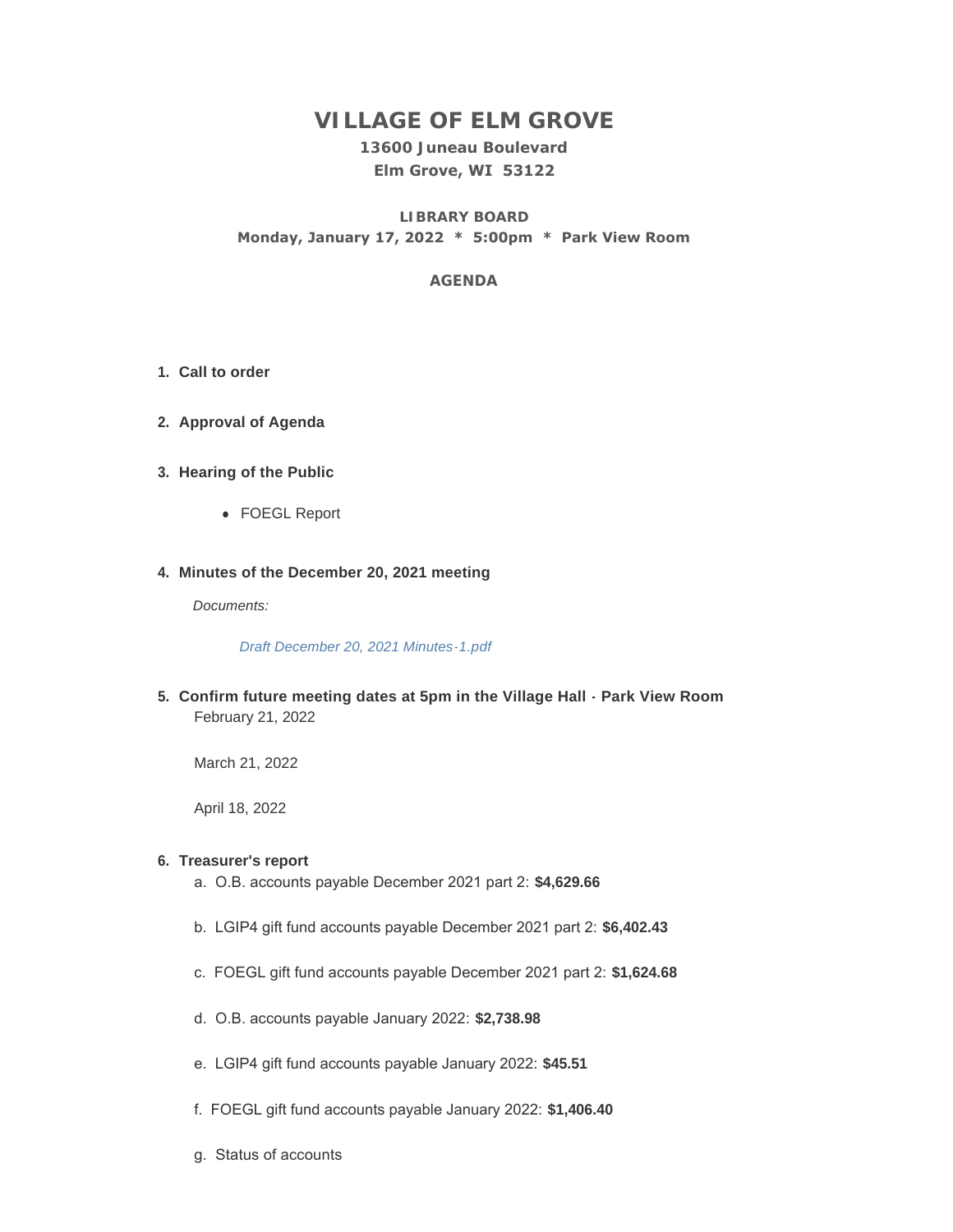*Documents:*

*[OB Accts DEC 2021 part 2.pdf](https://elmgrovewi.org/AgendaCenter/ViewFile/Item/11416?fileID=17776) [LGIP4 Accts DEC 2021 part 2.pdf](https://elmgrovewi.org/AgendaCenter/ViewFile/Item/11416?fileID=17777) [FOEGL GIFTS DEC 2021 part 2.pdf](https://elmgrovewi.org/AgendaCenter/ViewFile/Item/11416?fileID=17778) [OB Accts JAN 2022.pdf](https://elmgrovewi.org/AgendaCenter/ViewFile/Item/11416?fileID=17779) [LGIP4 Gifts Accts JAN 2022.pdf](https://elmgrovewi.org/AgendaCenter/ViewFile/Item/11416?fileID=17780) [FOEGL GIFTS Accts JAN 2022.pdf](https://elmgrovewi.org/AgendaCenter/ViewFile/Item/11416?fileID=17781) [2021-12 Lib AP2 \(003\).pdf](https://elmgrovewi.org/AgendaCenter/ViewFile/Item/11416?fileID=17782) [2021-12 Lib Ccard2 \(1\).pdf](https://elmgrovewi.org/AgendaCenter/ViewFile/Item/11416?fileID=17783) [2022-01 LIB AP.pdf](https://elmgrovewi.org/AgendaCenter/ViewFile/Item/11416?fileID=17784) [2022-01 LIB CCARD.pdf](https://elmgrovewi.org/AgendaCenter/ViewFile/Item/11416?fileID=17785) [12.2021 lib rev.pdf](https://elmgrovewi.org/AgendaCenter/ViewFile/Item/11416?fileID=17786) [12.2021 lib exp.pdf](https://elmgrovewi.org/AgendaCenter/ViewFile/Item/11416?fileID=17787) [Library cash dec.pdf](https://elmgrovewi.org/AgendaCenter/ViewFile/Item/11416?fileID=17788) [12.2021 lib gift rev.pdf](https://elmgrovewi.org/AgendaCenter/ViewFile/Item/11416?fileID=17789) [12.2021 lib gift exp.pdf](https://elmgrovewi.org/AgendaCenter/ViewFile/Item/11416?fileID=17790)*

#### **Director's report 7.**

- a. Library statistics, programming and activity report
- b. Youth report
- c. Gifts (no gifts)

*Documents:*

*[Director report 1-17-2022.pdf](https://elmgrovewi.org/AgendaCenter/ViewFile/Item/11417?fileID=17791) [EG Library Activity Report 1-2022.pdf](https://elmgrovewi.org/AgendaCenter/ViewFile/Item/11417?fileID=17792) [Youth activity December 2021.pdf](https://elmgrovewi.org/AgendaCenter/ViewFile/Item/11417?fileID=17793)*

#### **Old business 8.**

a. Facilities assessment final revised contract

*Documents:*

*[FINAL REV. Facil. Ass. Contract for Services Elm Grove Public Library - 1-12-2022](https://elmgrovewi.org/AgendaCenter/ViewFile/Item/11420?fileID=17801)  (1).pdf*

#### **New business 9.**

a. Review of EGPL Collection Development Policy

*Documents:*

*[EG Coll dvpt policy FINAL 7-2019.pdf](https://elmgrovewi.org/AgendaCenter/ViewFile/Item/11419?fileID=17795) [EG Donations receipt 7-2019 FINAL.pdf](https://elmgrovewi.org/AgendaCenter/ViewFile/Item/11419?fileID=17796) [EG Reconsideration of materials FINAL 7-2019.pdf](https://elmgrovewi.org/AgendaCenter/ViewFile/Item/11419?fileID=17797) [ALA Library Bill of Rights.pdf](https://elmgrovewi.org/AgendaCenter/ViewFile/Item/11419?fileID=17798) [ALA Freedom to Read statement.pdf](https://elmgrovewi.org/AgendaCenter/ViewFile/Item/11419?fileID=17799) [ALA Freedom to View statement.pdf](https://elmgrovewi.org/AgendaCenter/ViewFile/Item/11419?fileID=17800)*